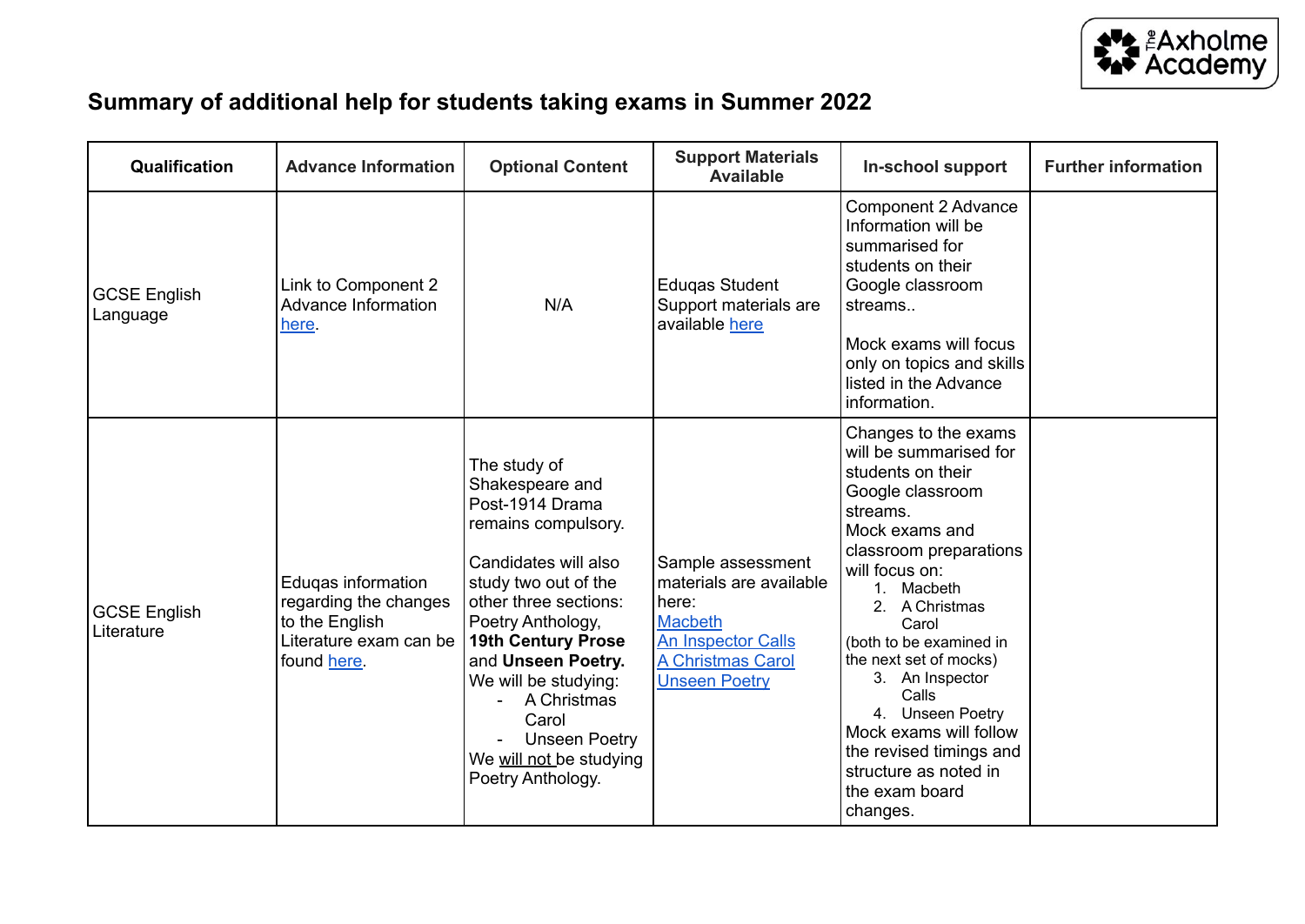|                                      |                                                                                                                                                                                                                                                                                                                            |     |                                                                                                               |                                                                                                                                                                                                                                                                                                                               | <b>AVA ARANDIME</b><br>AN Academy                                                                                                                  |
|--------------------------------------|----------------------------------------------------------------------------------------------------------------------------------------------------------------------------------------------------------------------------------------------------------------------------------------------------------------------------|-----|---------------------------------------------------------------------------------------------------------------|-------------------------------------------------------------------------------------------------------------------------------------------------------------------------------------------------------------------------------------------------------------------------------------------------------------------------------|----------------------------------------------------------------------------------------------------------------------------------------------------|
| <b>GCSE Maths</b>                    | Link to guidance for<br>both higher and<br>foundation content can<br>be found here                                                                                                                                                                                                                                         | N/A | <b>Foundation Formulae</b><br>sheet can be found<br>here<br><b>Higher Formulae sheet</b><br>can be found here | Content lists from the<br>exam board are on<br>google classrooms.<br>Hegarty revision linked<br>to the content will be on<br>google classrooms as<br>soon as it is released.<br>Class taught content<br>will be focussed on this<br>content. Period 6 will<br>focus on areas for<br>improvement on these<br>identified topics |                                                                                                                                                    |
| <b>GCSE Computer</b><br>Science      | AQA list of topics that<br>will be contained in<br>exams can be found<br>here.                                                                                                                                                                                                                                             | N/A | N/A                                                                                                           | Updated knowledge<br>organiser in Google<br>Classroom and here.<br>Content not being<br>assessed in exams<br>here.                                                                                                                                                                                                            | <b>This Google Classroom</b><br>topic (only accessible<br>to students) will be<br>updated with further<br>advice as it becomes<br>available.       |
| <b>GCSE Design and</b><br>Technology | Marks have been<br>halved for the<br>realisation stage of the<br>NEA meaning that<br>students no longer<br>need to make or test a<br>working prototype.<br>They must still show<br>understanding of how it<br>would be made.<br>Advance topic lists<br>have been released for<br>the Summer exam and<br>can be found here. | N/A | Revision materials in<br>Google classroom                                                                     | Lunchtime and P6<br>support will be offered.<br>AQA topic list has been<br>made available in the<br>class shared area.                                                                                                                                                                                                        | <b>Students MUST still</b><br>complete the<br>Investigation,<br>Generation of ideas<br>and Development of<br>ideas sections of the<br>NEA in full. |
| <b>BTEC Digital</b>                  | Component 3                                                                                                                                                                                                                                                                                                                | N/A | Revision materials in                                                                                         | Lunchtime/P6 revision                                                                                                                                                                                                                                                                                                         |                                                                                                                                                    |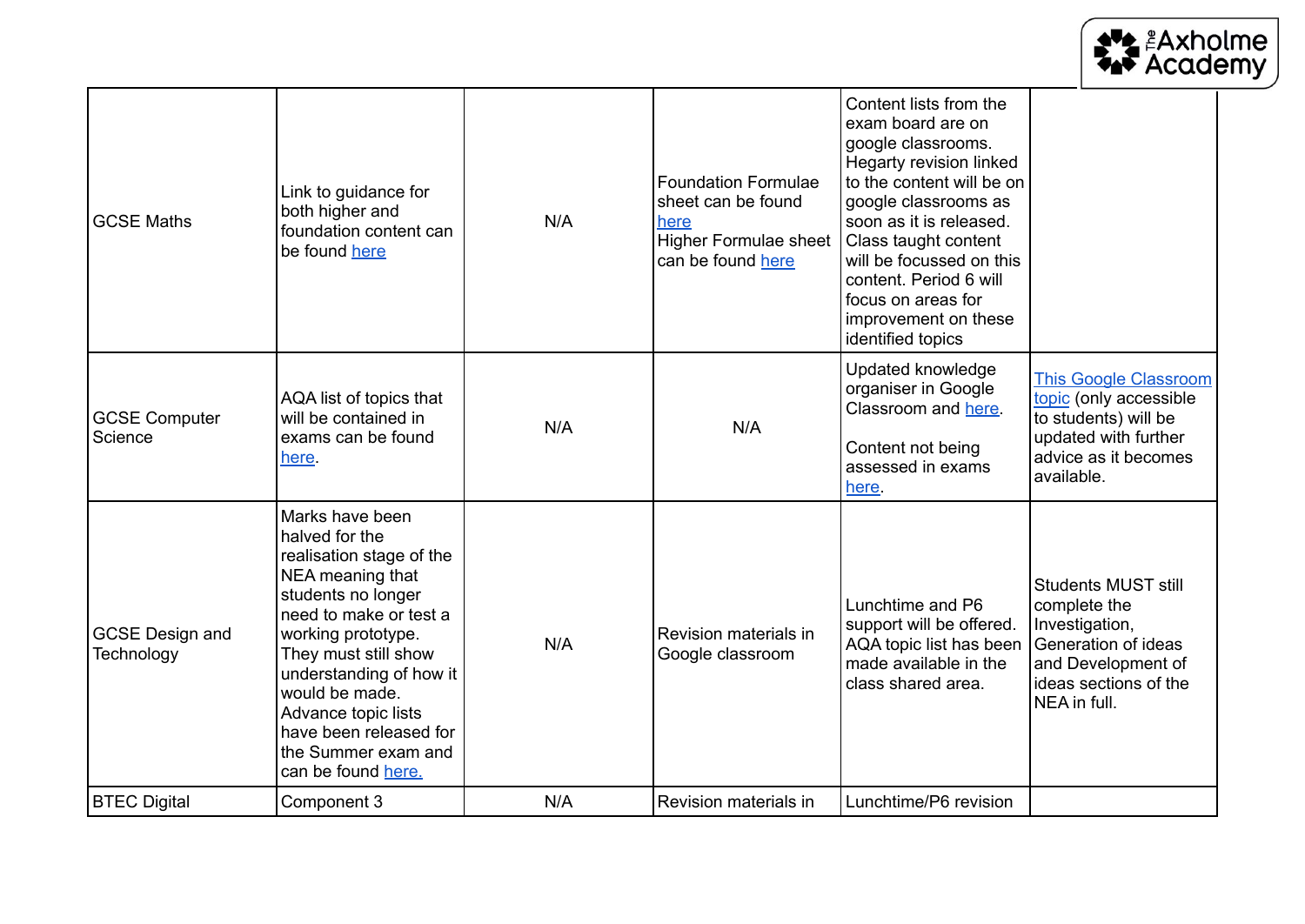

| Information Technology                           | specification remains<br>unchanged                                                                                                                                                                                                     |      | Google classroom                                                                                                                                           | sessions<br>Breakfast Club on day<br>of exam<br>Option to sit exam in<br>February and May                                                                                                       |                                           |
|--------------------------------------------------|----------------------------------------------------------------------------------------------------------------------------------------------------------------------------------------------------------------------------------------|------|------------------------------------------------------------------------------------------------------------------------------------------------------------|-------------------------------------------------------------------------------------------------------------------------------------------------------------------------------------------------|-------------------------------------------|
| <b>BTEC</b> Enterprise                           | Component 3<br>specification remains<br>unchanged                                                                                                                                                                                      | N/A  | Revision materials in<br>Google classroom                                                                                                                  | Lunchtime/P6 revision<br>sessions<br>Breakfast Club on day<br>of exam<br>Option to sit exam in<br>February and May                                                                              |                                           |
| <b>GCSE Fine Art</b>                             | Students will only<br>complete component 1<br>(Controlled<br>Assessment)<br>Component 1 will be<br>marked out of 96 as<br>usual. The assessment<br>criteria in the<br>specification remains<br>the same.                               | N/A  | N/A                                                                                                                                                        | Students to complete<br>their controlled<br>assessment.                                                                                                                                         | Information from AQA<br>can be found here |
| <b>GCSE Food</b><br>Preparation and<br>Nutrition | AQA list of topics that<br>will be contained in<br>exams                                                                                                                                                                               | None |                                                                                                                                                            |                                                                                                                                                                                                 |                                           |
| <b>GCSE French</b>                               | Listening, Reading and<br>Speaking remain<br>unchanged- all Themes<br>covered.<br>Writing paper includes<br>a translation into<br>French (any<br>theme/topic) and<br>includes clear Theme<br>headings and a choice<br>from 3 questions | N/A  | Google Classroom<br>holds numerous<br>revision resources to<br>access. Quizlet<br>(Axholme Academy<br>folders) include all<br>specification<br>vocabulary. | Students can access<br>the department<br>medium term planning<br>for French here.<br>Students can access a<br>RAG document to rate<br>their knowledge and<br>progress, and support<br>revision. | Information from AQA<br>here.             |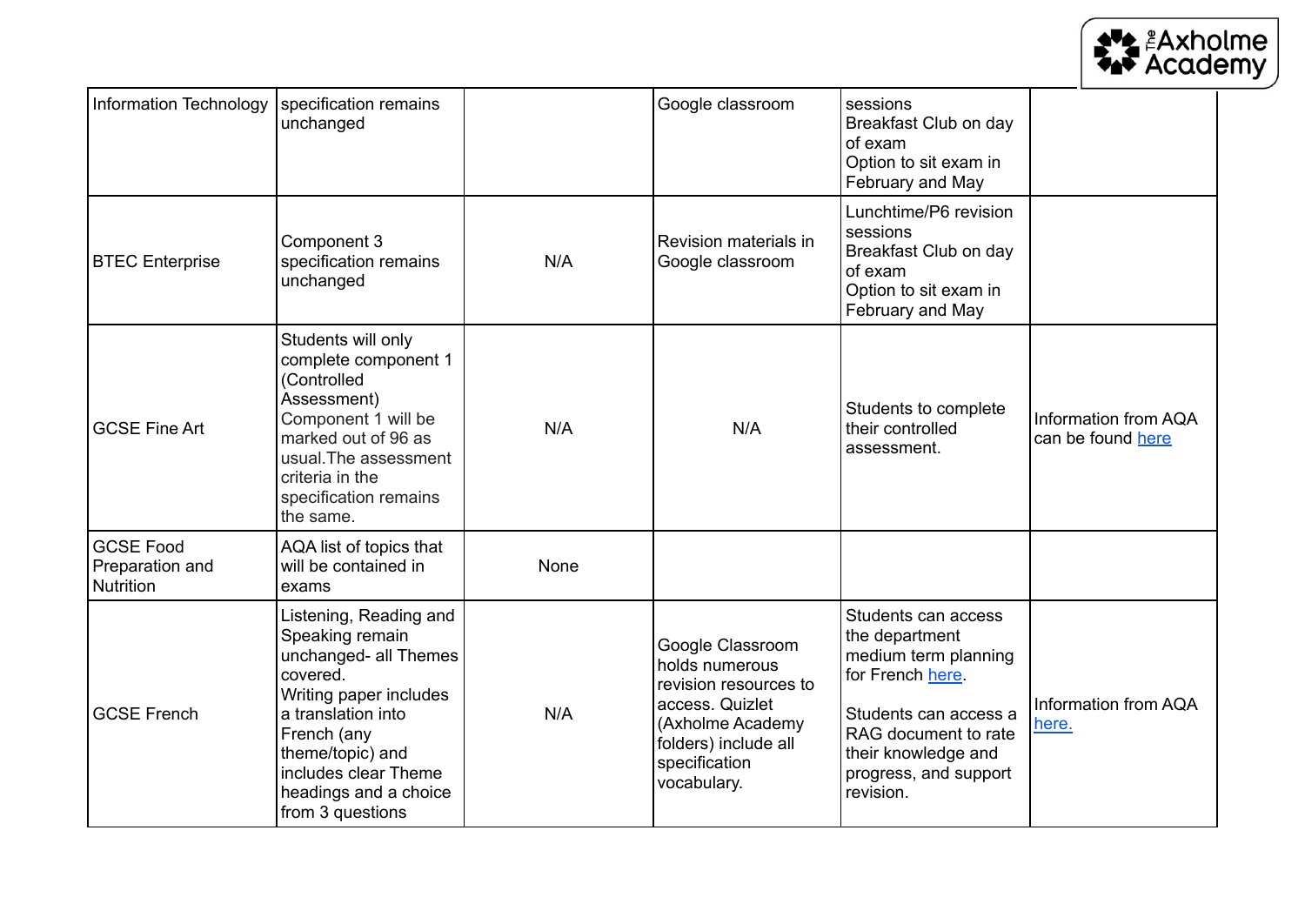

|                                       | covering all 3 Themes<br>for foundation<br>Q4/Higher Q1, and<br>higher Q3. Higher<br>writing now lasts for 1hr<br>20 mins and<br>Foundation for 1hr 5<br>mins to accommodate<br>for this change. Further<br>details on topics for<br>Writing available here. |                                                                                                                                 |                                                                                        |                                                                                                                 |                                                                                                 |
|---------------------------------------|--------------------------------------------------------------------------------------------------------------------------------------------------------------------------------------------------------------------------------------------------------------|---------------------------------------------------------------------------------------------------------------------------------|----------------------------------------------------------------------------------------|-----------------------------------------------------------------------------------------------------------------|-------------------------------------------------------------------------------------------------|
| <b>GCSE Geography</b>                 | Link to guidance can<br>be found here.                                                                                                                                                                                                                       | Within paper 2 students<br>will have the option to<br>answer section B or<br>section C - students<br>should answer<br>section C | Revision materials in<br>Google classroom                                              | <b>Revision lessons</b><br>focused on key content                                                               |                                                                                                 |
| <b>BTEC Health and</b><br>Social Care | Component 3<br>specification remains<br>unchanged                                                                                                                                                                                                            | N/A                                                                                                                             | Revision materials in<br>Google classroom plus<br>key facts sheet can be<br>found here | Lunchtime revision<br>sessions<br>Breakfast Club on day<br>of exam<br>Option to sit exam in<br>February and May | Link to key words and<br>structures needed to<br>answer exam questions<br>3-6 can be found here |
| <b>GCSE History</b>                   | The 3 exam papers will<br>be:<br>Germany 1890-1945;<br>Conflict in Asia<br>1950-75 and Health<br>and the People:<br>1000-present day.                                                                                                                        | None                                                                                                                            | Revision materials in<br>Google classroom                                              | <b>Revision Course:</b><br>Focusing on key<br>questions and<br>knowledge.                                       |                                                                                                 |
| <b>GCSE Music</b>                     | Edexcel list of set<br>works that are in<br>Component 3<br>(Listening and<br>Appraising) exam Link                                                                                                                                                           | None                                                                                                                            | Revision materials in<br>Google classroom                                              | Lunchtime and P6<br>support offered                                                                             |                                                                                                 |